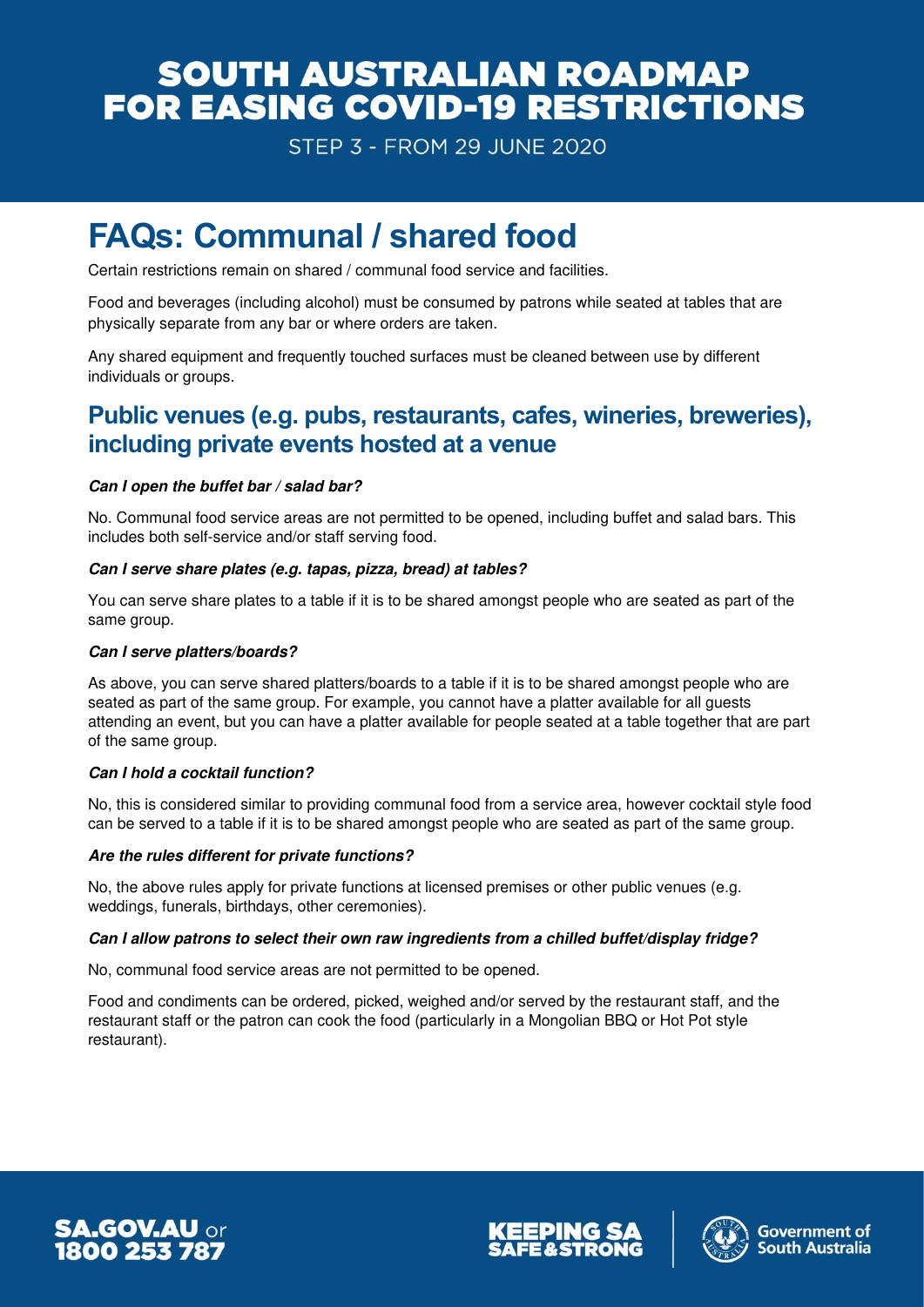## **BBQs / sausage sizzles**

#### *Can I hold a BBQ/sausage sizzle (e.g. at a community club)*

Yes, this is considered as takeaway food, but certain measures must be taken to reduce the risk of infection, including:

- > People being served must practice physical distancing when lining up to order and practice good hygiene.
- > No self-service of condiments etc. (person serving the food must apply condiments).
- ˃ Cooked food must be protected from contamination and stored away from the area where orders are placed.

### **Gatherings at a private residence**

#### *Are there restrictions if I serve food at a gathering at my house?*

There are no restrictions on food service at private residences, however good personal hygiene practices should be followed.

### **Food catering business**

#### *I am a food catering business; do I have to comply with the same requirements as restaurants?*

This depends on where and how you cater.

Where caterers are undertaking onsite catering (purchase and consumption) of food or beverages at a venue where they are an owner, they would need to comply with the same requirements. The catering business must have a [COVID-Safe Plan](https://www.covid-19.sa.gov.au/recovery/create-a-covid-safe-plan) in this instance and communal food or beverage service areas are not permitted.

Where a venue is used for onsite purchase and consumption of food conducted by different people (e.g. wedding caterer at a community hall) then the person with care, control or management of the venue must have a COVID Safe Plan.

If it is planned to have more than 1,000 people (excluding staff) on site at your business, venue, activity or gathering or you are having dancing and alcohol you must complete a COVID Management Plan and have this approved by SA Health before it can go ahead.

Catering to a private residence is permitted and does not require a COVID-Safe Plan. Food that is purchased and taken away by the consumer is permitted and the business does not require a COVID-Safe Plan. However, these activities must have good hygiene practices in place.